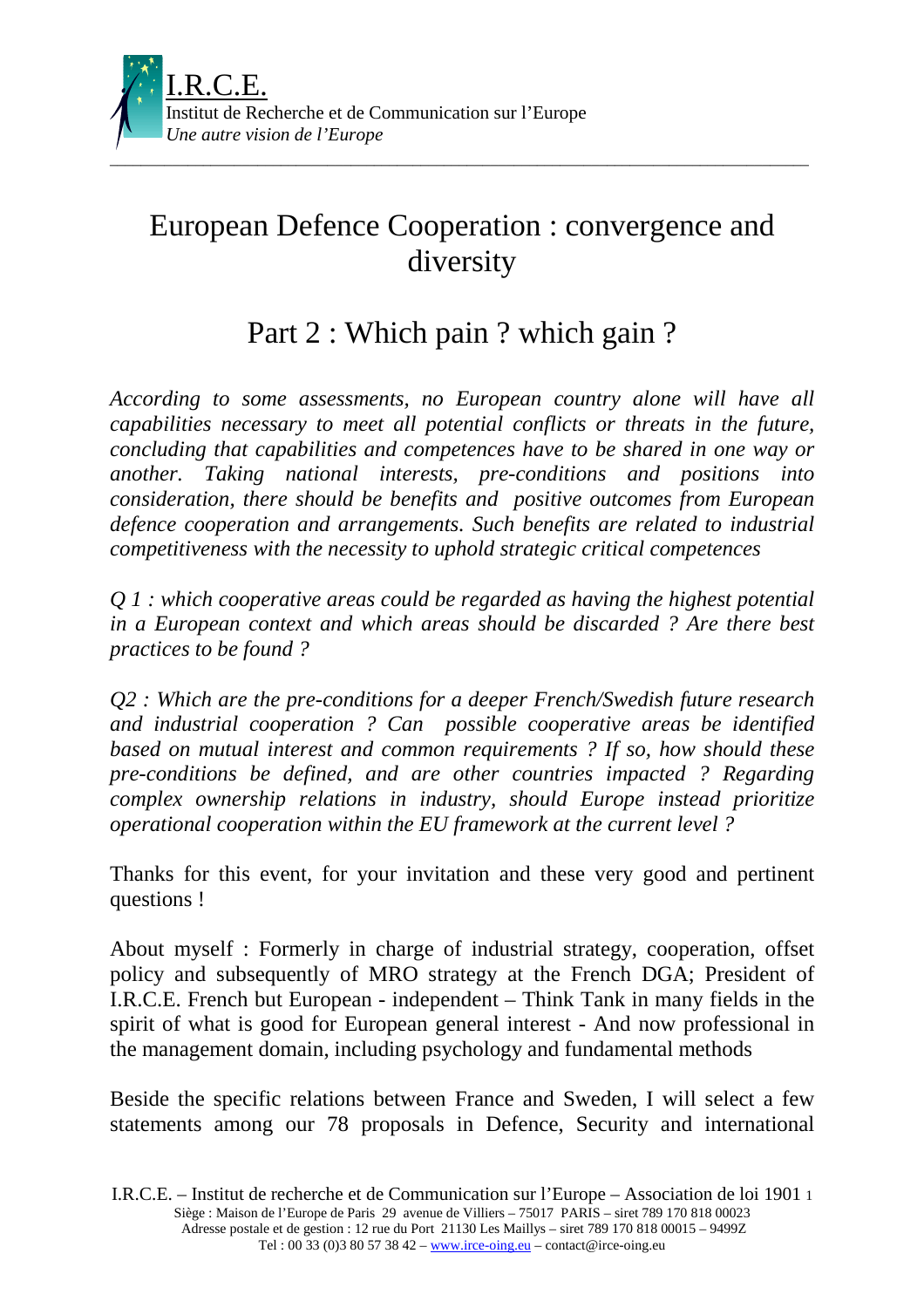

relations, including governance, operational aspects, industrial marketing, research and innovation

\_\_\_\_\_\_\_\_\_\_\_\_\_\_\_\_\_\_\_\_\_\_\_\_\_\_\_\_\_\_\_\_\_\_\_\_\_\_\_\_\_\_\_\_\_\_\_\_\_\_\_\_\_\_\_\_\_\_\_\_\_\_\_\_\_\_\_\_\_\_\_\_\_\_\_\_\_\_\_\_\_\_\_\_\_\_\_\_\_\_

I naturally agree to your preamble. However

1) we have to consider a balanced approach in one hand between military and civilian realities and in the other hand between states and industry. One of the conclusions of our study about the best cooperation models, regarding cost and identity realities, is, as notably say M. Trappier, that the Rafale is perhaps not the last French program without cooperation even if it could be comfortable to have many contractors at the beginning in a common and not a government founded then commercial program. There is a difference between civilian programs with a permanent struggle to exist for many customers – companies "make the war every day" - and military programs but solutions exist and especially between France and Sweden

2) we cannot say that we are European on one hand and take non-European decisions with the policy of "chacun pour soi" (everyone for themselves) on another hand. We have to recognize and consider that there should be a mix between bilateral and multilateral approach

3) before trying to work on output and to find technical solutions for the customers, we have to understand first the identity, the culture, the history and the sovereignty (France with nuclear, Sweden with the choice to keep freedom for selection), united and not divided in diversity, but it's not because we did like that since a long time, that it's not possible to change and to share

4) it's possible to establish a European identity and interest inside NATO, vector of European integration and interoperability. The point is today that Sweden is not inside even if now as heard "non neutral since the entry into UE", and France don't reach her right place inside..

5) the solution will be through segmentation or specialization in products or in management between prime and sub-contractor or will be not

6) Trust means interdependency, like win-win, but not obliged 50/50

7) a good cooperation means a strong prime contractor, sharing concession of 50% and the less specificities as much as possible to maintain configuration management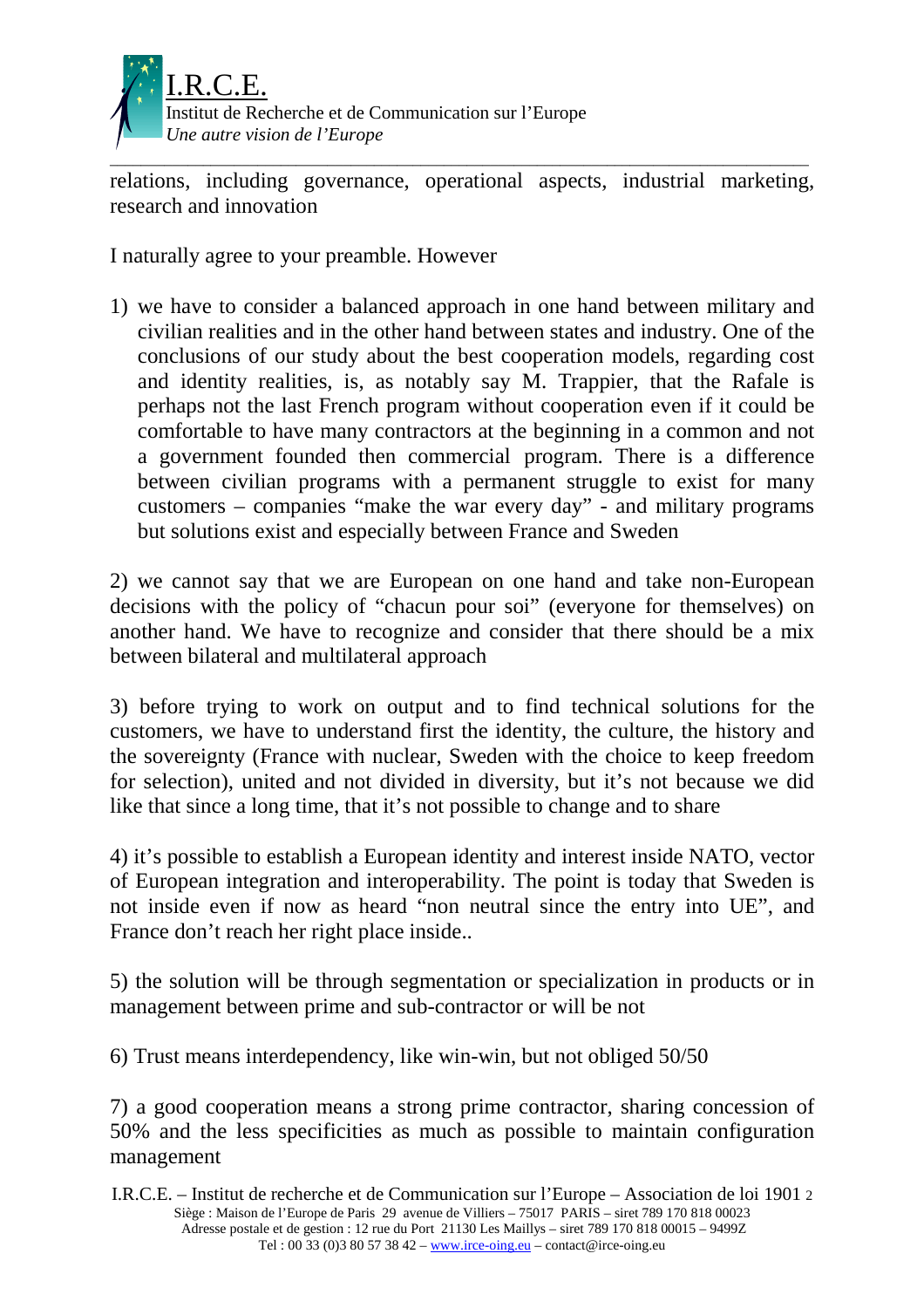

8) Juncker Plan about « investment of defense » with, that we call in coaching, gentle violence and certain obligations, is a dream but why not a reality with a pinch of management and perhaps a magic wand, but programs are existing

*Q 1 : which cooperative areas could be regarded as the most potential in a European context and which areas should be avoided ?* 

In this question, I understood "Europe in general"

We have to make the difference between cooperation and alliance for outside Europe

It not a "Père Noël" list

Most potential because deficiencies in :

- Security,
- Maintenance Repair and Overhall (we always speak about UK and German model but why not the Swedish model ?)
- Drônes (RPAS, F, Germany Italy Spain… and why not Nordic countries),
- Ammunitions,
- Space,
- Navy for coasts security and protection and aircraft carrier,
- Electronics
- Radar (an other solution // E-2C)
- New products for emergent countries

To be avoided because sensitive :

Aeronautic and navy with nuclear propulsion and for Nuclear weapon (France and  $UK...$ )

To develop particular models on Aircraft and helicopters or armoured vehicles like NEXTER/KMW, I call the "PSA model" (Peugeot Citroën) with a common R&D structure but keeping separated identities and customers

To develop commercial (non government financed) program like A400M in which governments don't participate to the funding but not with a one way vision of the prime contractor, notably on MRO.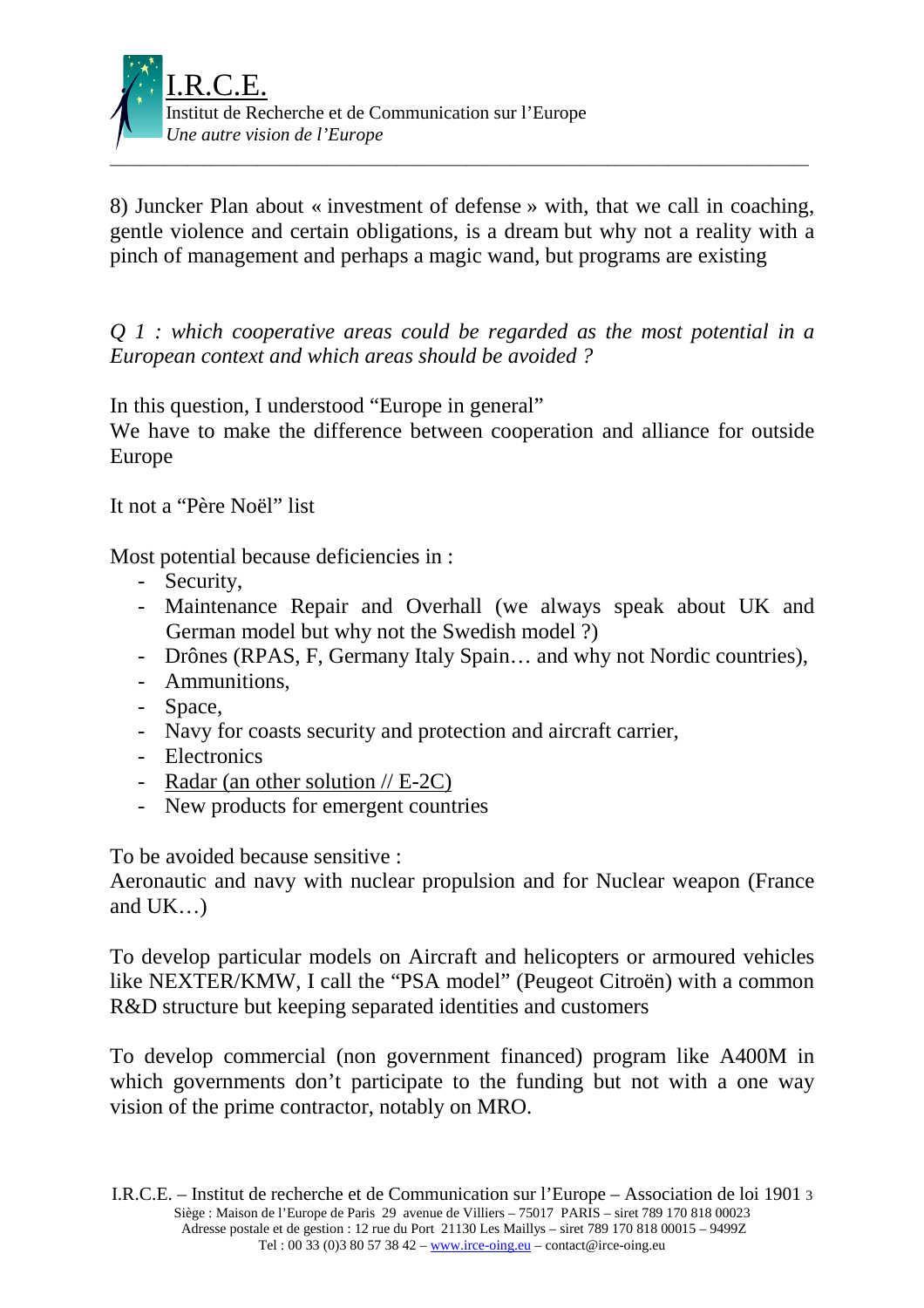

To develop cooperation about offset outside Europe with a "juste retour". It must exist at a certain level inside with a balanced Buy European Act to imagine.

To develop trust through cross purchases like in 90's

To develop cooperation through operational simulation to better understand each product, to rationalize the choices of capabilities and develop interdependencies and interoperabilities

*Q2 : What are the pre-conditions for a deeper French/Swedish future research and industrial cooperation can be possible cooperative areas be identified based on mutual interest and common requirements ? If so, how should these preconditions be defined, and are other countries affected ? regarding complex ownership relations in industry, should Europe instead prioritize operational cooperation within the EU framework at the current level ?* 

France and Sweden have to forget their rivalry. In the  $90<sup>th</sup>$ , we already considered that Sweden was a strong "Nordic" country notably through SAAB, quasi single actor beside a few other companies, more protected than BAé in UK, in many fields like aeronautics, naval platforms, missiles systems, electronic warfare, C4ISR, simulation.. with now exceptional results, notably in support & services MRO and the JAS39 Gripen program for the Swedish market and export (60% Turnover) with submarines and torpedoes, with new products (radar, ISR, maritime warfare…) a new organization, new partnerships, many acquisitions and 15% invested in R&D. We see existing cooperation with Thales on Gripen, with Dassault on NEURON, with MBDA on Meteor and Taurus…

May I come back on the former franco-swedish solution rather to buy E-2C plane for aircraft carriers (with connection problems)

Then in front of these realities, if France can make concessions, Sweden must give guarantees, must reassure and both have to recognize first the complementarity of products without complex for the national and international markets. Both have to understand themselves and have to recognize the capabilities, the know how and the knowledge. Each one has to be able to say "we can't or we will not do that" as we heard in our working groups about "forces interdependencies"

I.R.C.E. – Institut de recherche et de Communication sur l'Europe – Association de loi 1901 4 Siège : Maison de l'Europe de Paris 29 avenue de Villiers – 75017 PARIS – siret 789 170 818 00023 Adresse postale et de gestion : 12 rue du Port 21130 Les Maillys – siret 789 170 818 00015 – 9499Z Tel : 00 33 (0) 3 80 57 38 42 – www.irce-oing.eu – contact@irce-oing.eu